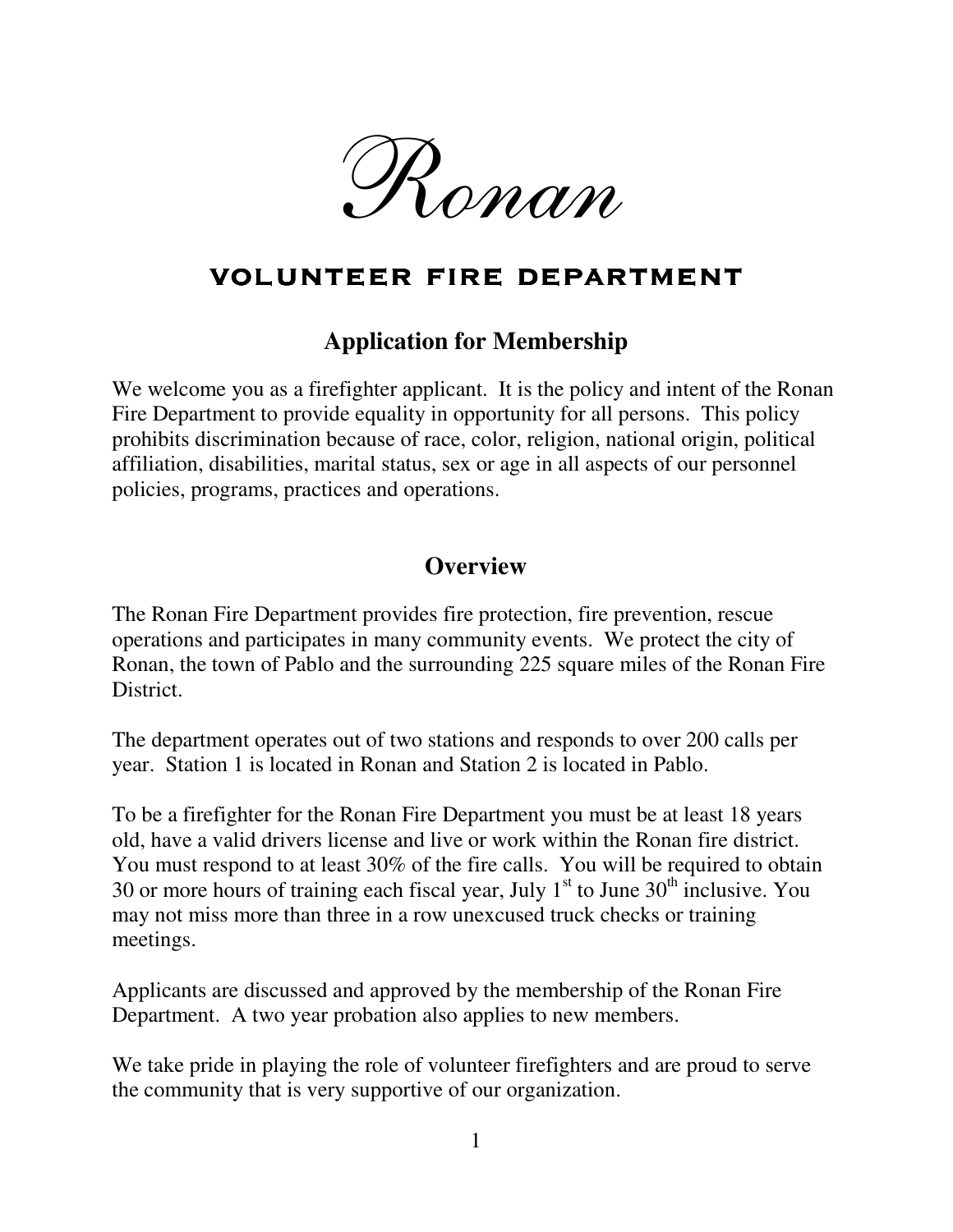### **TWO YEAR PROBATIONARY TRAINING**

## NEW MEMBERS MUST MEET THESE GOALS IN THE AMOUNT OF TIME INDICATED.

#### ONE TO SIX MONTHS

- 1. Be able to put on turnout gear in less than one minute.
- 2. Be able to connect to and operate fire hydrant and also operate nozzle.
- 3. Learn Department policy and procedures.
- 4. Learn fire scene safety and chain of command.

#### SIX TO TWELVE MONTHS

- 1. Be able to locate and identify all tools and equipment.
- 2. Be able to put on S.C.B.A. in less than one minute.
- 3. Be able to operate foam unit.
- 4. Understand Incident Command System.

#### TWELVE TO EIGHTEEN MONTHS

1. Make air mask entry and be able to work with other firefighters.

2. Be able to operate the following tools: vent saw, piercing nozzle, exhaust fans, ladders and entry tools.

3. Operate chimney cleaning tools.

#### EIGHTEEN TO TWENTY FOUR MONTHS

- 1. Complete basic wildlands course.
- 2. Be able to drive and operate Apparatus.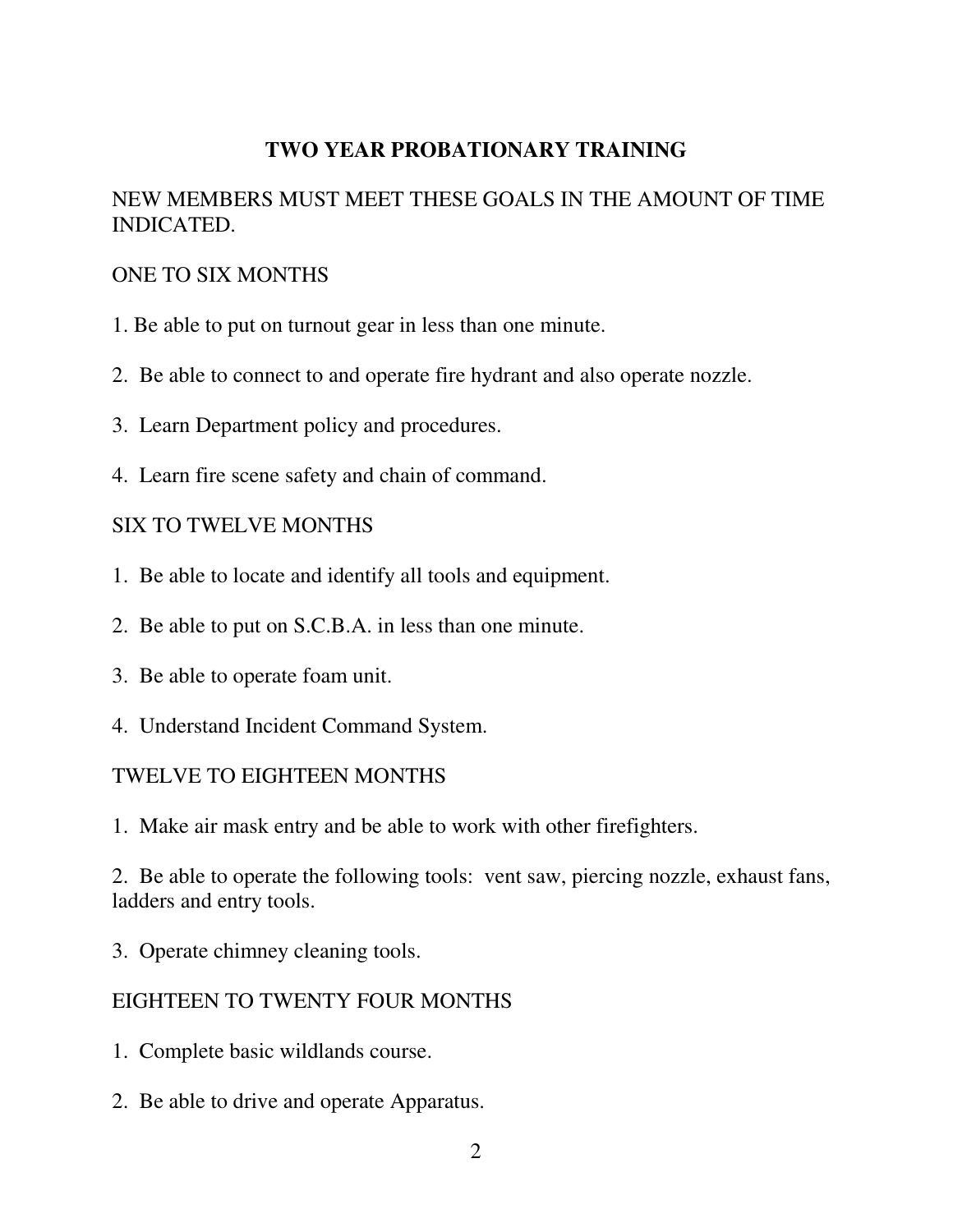# **Ronan Fire Department Membership Application**

| Name:                                                             |
|-------------------------------------------------------------------|
|                                                                   |
| Social Security #:                                                |
|                                                                   |
|                                                                   |
| Address: Mailing and Physical:                                    |
|                                                                   |
|                                                                   |
| Phone Number(s):                                                  |
|                                                                   |
| E-mail:                                                           |
|                                                                   |
| Do you have a current drivers license? Yes No - Attach a copy     |
|                                                                   |
| Driver's License Number:                                          |
| Class:<br>State:                                                  |
|                                                                   |
| Have you ever been placed on light duty? (If yes please describe) |
|                                                                   |
|                                                                   |
|                                                                   |

| Education:                       |                            |
|----------------------------------|----------------------------|
| <b>Highest Grade Completed:</b>  |                            |
|                                  |                            |
| Name and Address of Institution: |                            |
|                                  |                            |
| <b>Graduated Date:</b>           |                            |
|                                  |                            |
| Technical School(s):             |                            |
|                                  |                            |
| Have you served in the military? | (If yes please list below) |
|                                  |                            |
| Branch:<br>Rank:                 | Dates of Service:          |
|                                  |                            |
| Type of Discharge:               | <b>Specialty Field:</b>    |
|                                  |                            |
| Duties:                          |                            |
|                                  |                            |
|                                  |                            |
|                                  |                            |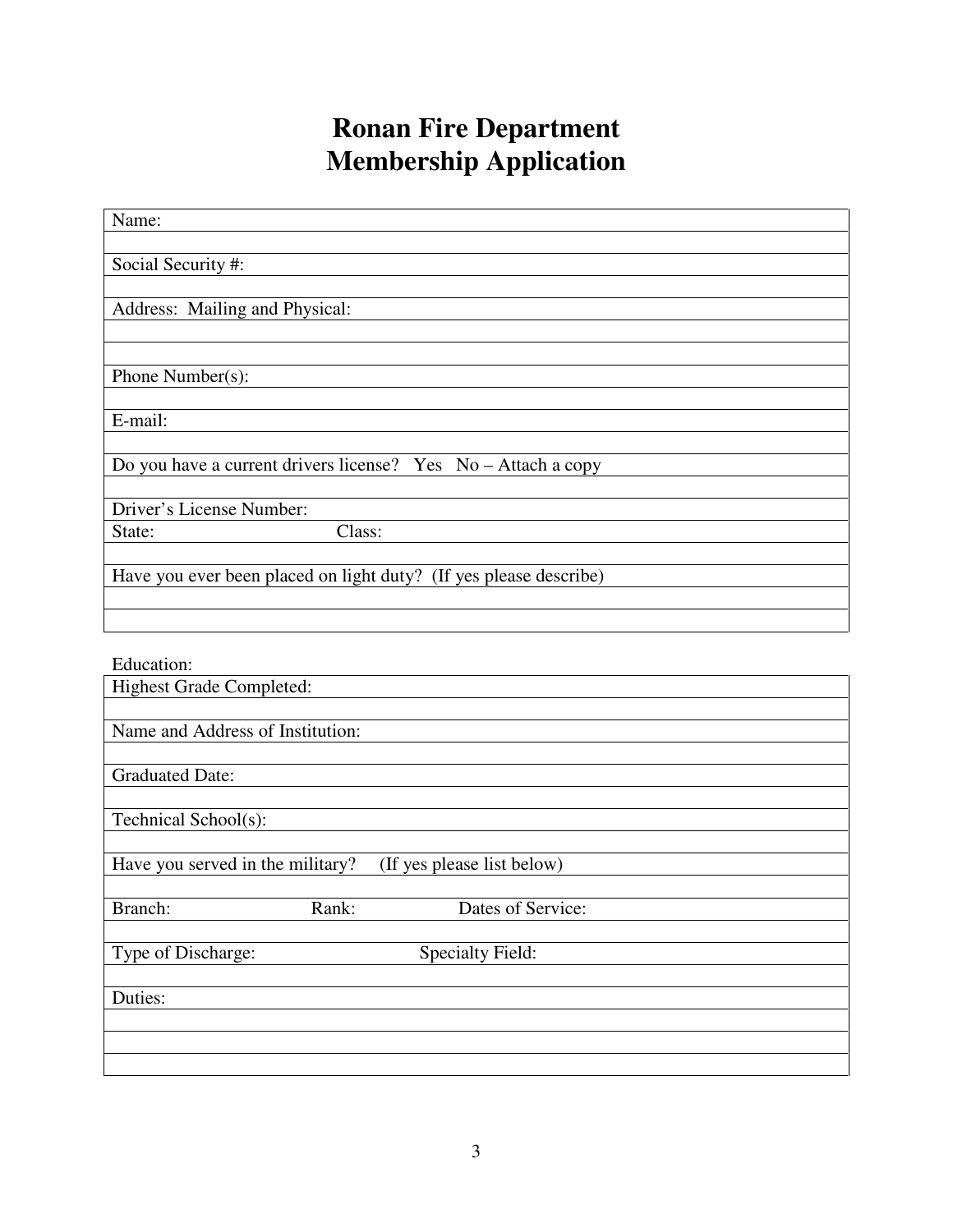| Yes No | Member of a Reserve or National Guard: |
|--------|----------------------------------------|
| Rank:  | Meeting Requirements:                  |
|        |                                        |
|        | Duties:                                |
|        |                                        |
|        |                                        |
|        |                                        |

| Employment:                                                   |            |
|---------------------------------------------------------------|------------|
| Present Employer:                                             | Job Title: |
|                                                               |            |
| Address:                                                      |            |
|                                                               |            |
| Immediate Supervisor:                                         |            |
|                                                               |            |
| Phone:                                                        |            |
|                                                               |            |
| Will your employer allow you to leave for emergencies? Yes No |            |

References: (*List four people who are not related to you.)* 

| Name:    | Phone: |  |
|----------|--------|--|
|          |        |  |
| Address: |        |  |
|          |        |  |
| Name:    | Phone: |  |
|          |        |  |
| Address: |        |  |
|          |        |  |
| Name:    | Phone: |  |
|          |        |  |
| Address: |        |  |
|          |        |  |
| Name:    | Phone: |  |
|          |        |  |
| Address: |        |  |
|          |        |  |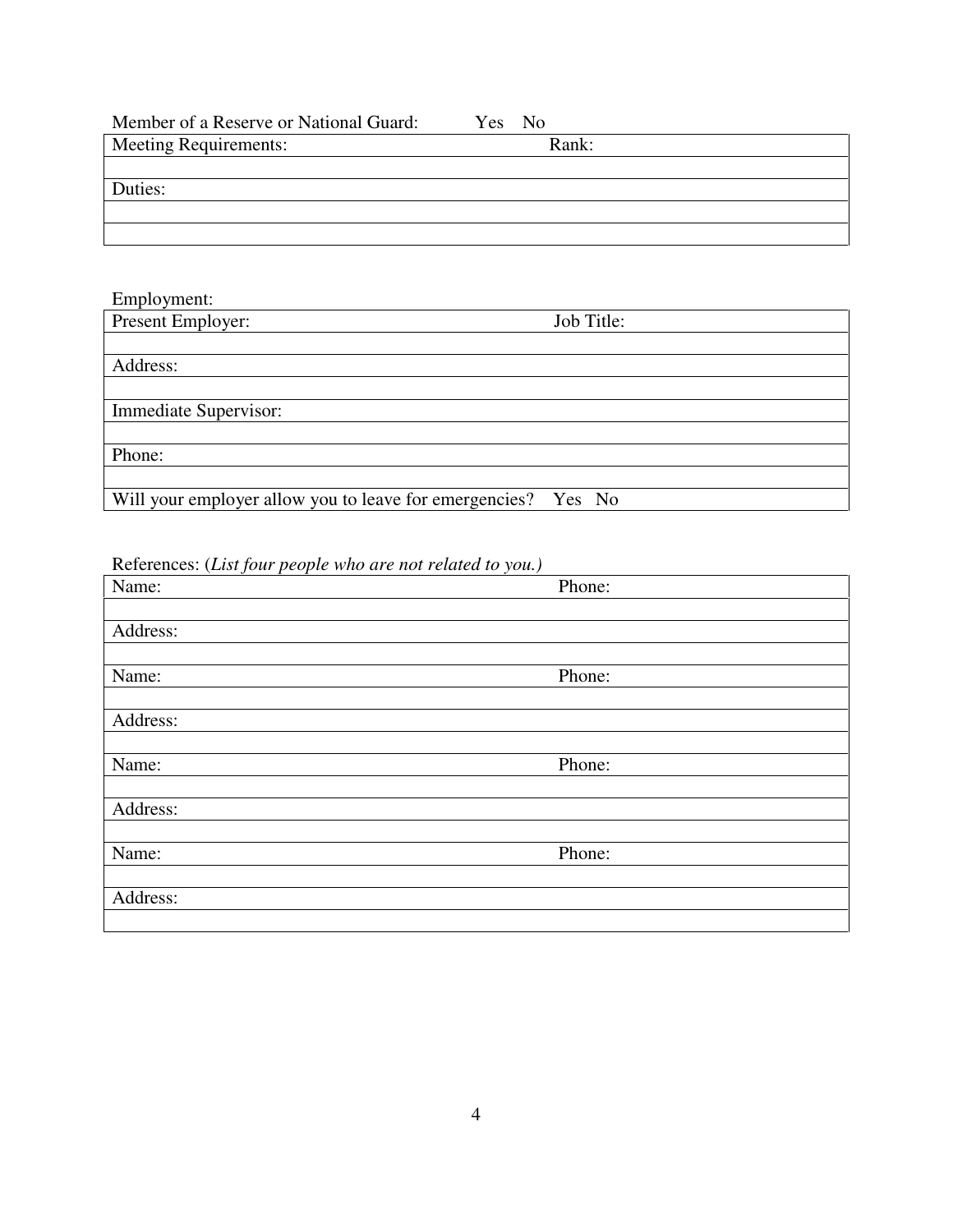May the fire department contact your present employer, any organization and references that you have listed regarding your application and abilities? Yes No

Have you ever been a member of an emergency organization? Yes No

| Name and address of the organization: |                      |       |
|---------------------------------------|----------------------|-------|
|                                       |                      |       |
|                                       |                      |       |
| Position Held:                        | Date of Service: To: | From: |
|                                       |                      |       |
| Contact person and phone number(s):   |                      |       |
|                                       |                      |       |
| Reason for leaving:                   |                      |       |
|                                       |                      |       |
| List or attached training:            |                      |       |
|                                       |                      |       |
|                                       |                      |       |

Briefly state why you wish to join the Ronan Fire Department, what the organization will gain from your membership and what you expect to gain from your membership:

Additional Information:

List any other training, skills certifications or desires you believe would make you an asset to the Ronan Fire Department: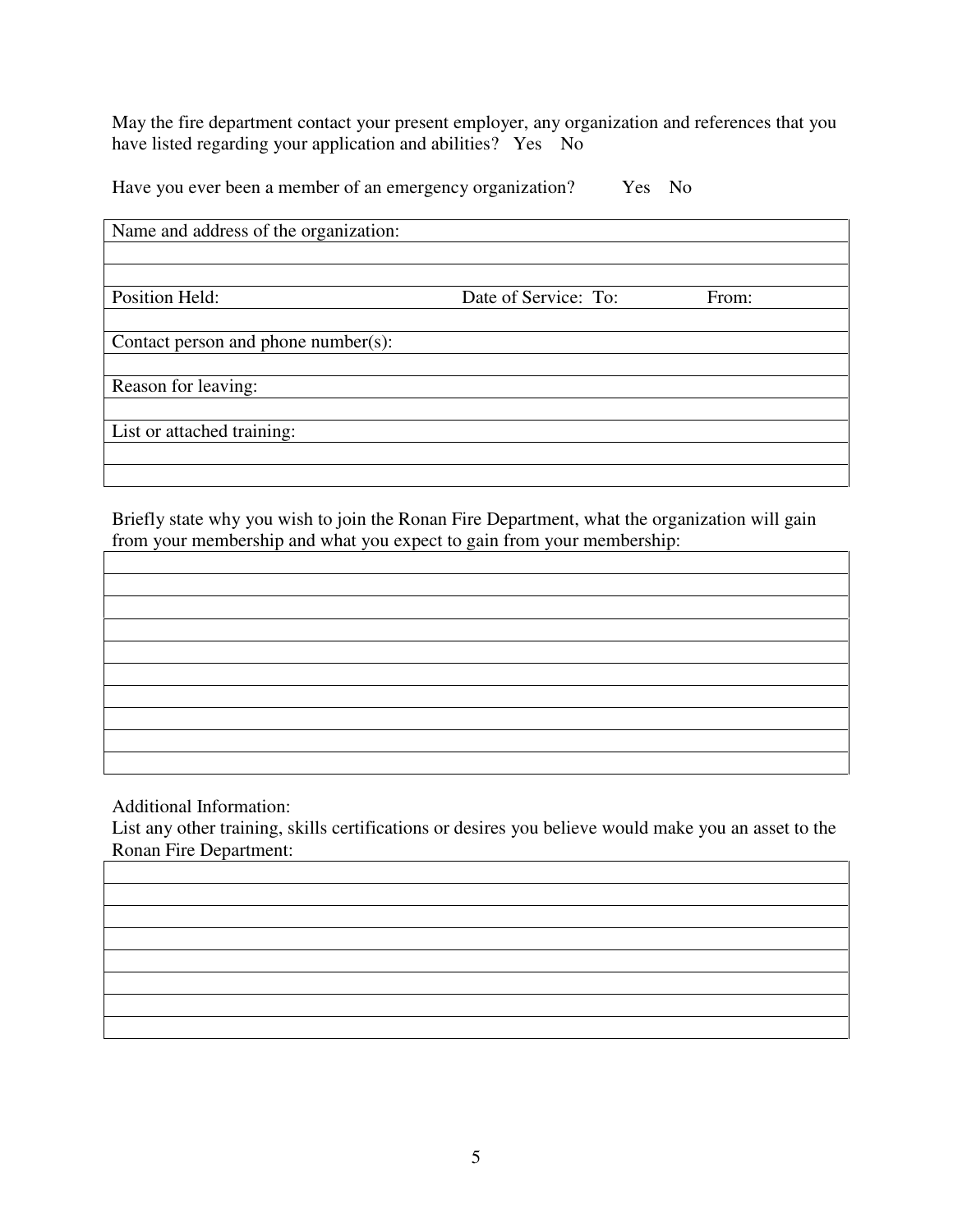#### **Background/Criminal History Check**

I, \_\_\_\_\_\_\_\_\_\_\_\_\_\_\_\_\_\_\_\_\_\_\_\_\_\_\_\_\_\_\_\_\_\_\_\_\_\_\_\_\_\_\_\_\_\_\_ hereby authorize the Ronan Fire Department to conduct a background and criminal history check on me as it pertains to employment as a volunteer firefighter. I am providing the following information, and by signing this form I am allowing the Ronan Fire Department to release the following information if applicable.

Signature:  $\frac{1}{\sqrt{2}}$  Date:  $\frac{1}{\sqrt{2}}$  Date:  $\frac{1}{\sqrt{2}}$  Date:  $\frac{1}{\sqrt{2}}$  Date:  $\frac{1}{\sqrt{2}}$  Date:  $\frac{1}{\sqrt{2}}$ 

Have you ever been convicted of a misdemeanor or Felony Crime? Yes No

(If yes, state the nature of the crime.)

List driving citations, which you have received in the past three (3) years.

#### **Past Residences**

| Street address | City | State | Zip | Years |
|----------------|------|-------|-----|-------|
|                |      |       |     |       |
|                |      |       |     |       |
|                |      |       |     |       |
|                |      |       |     |       |